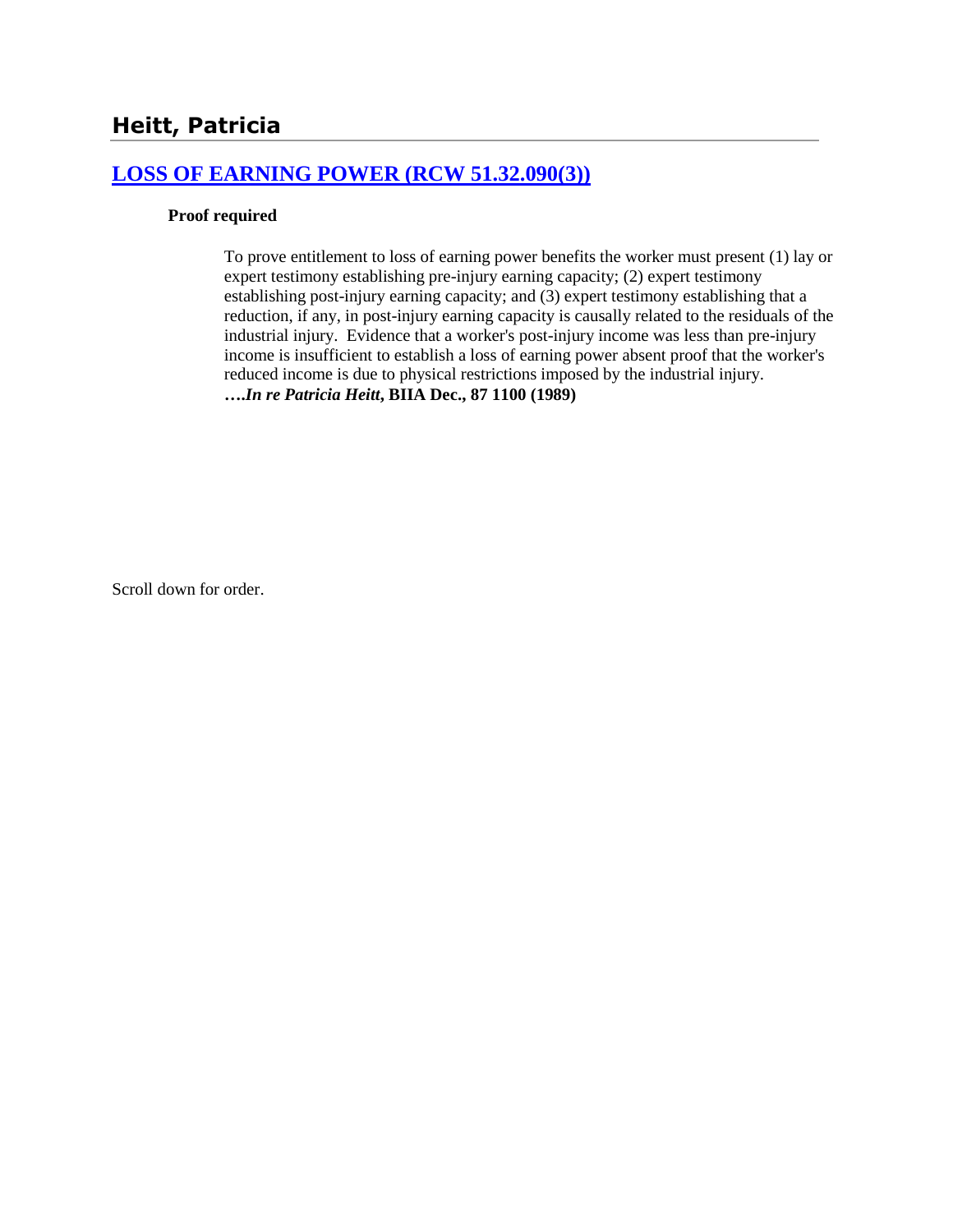### **BEFORE THE BOARD OF INDUSTRIAL INSURANCE APPEALS STATE OF WASHINGTON**

**)**

**IN RE: PATRICIA C. HEITT ) DOCKET NO. 87 1100**

**CLAIM NO. J-319462 ) DECISION AND ORDER**

APPEARANCES:

Claimant, Patricia C. Heitt, by Goodwin, Grutz & Scott, per Jay C. Kinney

Employer, Waldo Hospital Association, by Davis, Wright & Jones, per Michael J. Killeen

Department of Labor and Industries, by The Attorney General, per Stephen A. Eggerman, Sidney S. Swan, Zimmie Caner, and Wilhelm Dingler, Assistants

This is an appeal filed by the claimant on April 7, 1987 from an order of the Department of Labor and Industries dated February 10, 1987. The order adhered to the provisions of an order dated November 12, 1986 which closed the claim with no award for permanent partial disability, and demanded reimbursement of time-loss compensation paid for the period of time from September 1, 1984 through December 31, 1985 in the sum of \$16,504.41, found that claimant was not eligible for loss of earning power for the same period, and denied responsibility for: (1) pre-existing cervical degenerative disease and posterior fusions of C3-4 and C4-6; (2) pre-existing L5 spondylolysis; (3) polio residuals of the left lower extremity; and (4) minimal proximal weakness of both lower extremities, possible steroid myopathy. **AFFIRMED**.

## **DECISION**

Pursuant to RCW 51.52.104 and RCW 51.52.106, this matter is before the Board for review and decision on a timely Petition for Review filed by the Department to a Proposed Decision and Order issued on September 12, 1988 in which the order of the Department dated February 10, 1987 was reversed and the claim remanded to the Department to recompute loss of earning power compensation for the period of March 12, 1984 through September 15, 1986 and thereupon close the claim without an award for permanent partial disability and with denial of responsibility for: (1) pre-existing cervical degenerative disease, status post posterior fusions of C3-4 and posterior fusions of C4 through C6, unrelated to the industrial injury; (2) pre-existing L5 spondylolysis, not industrially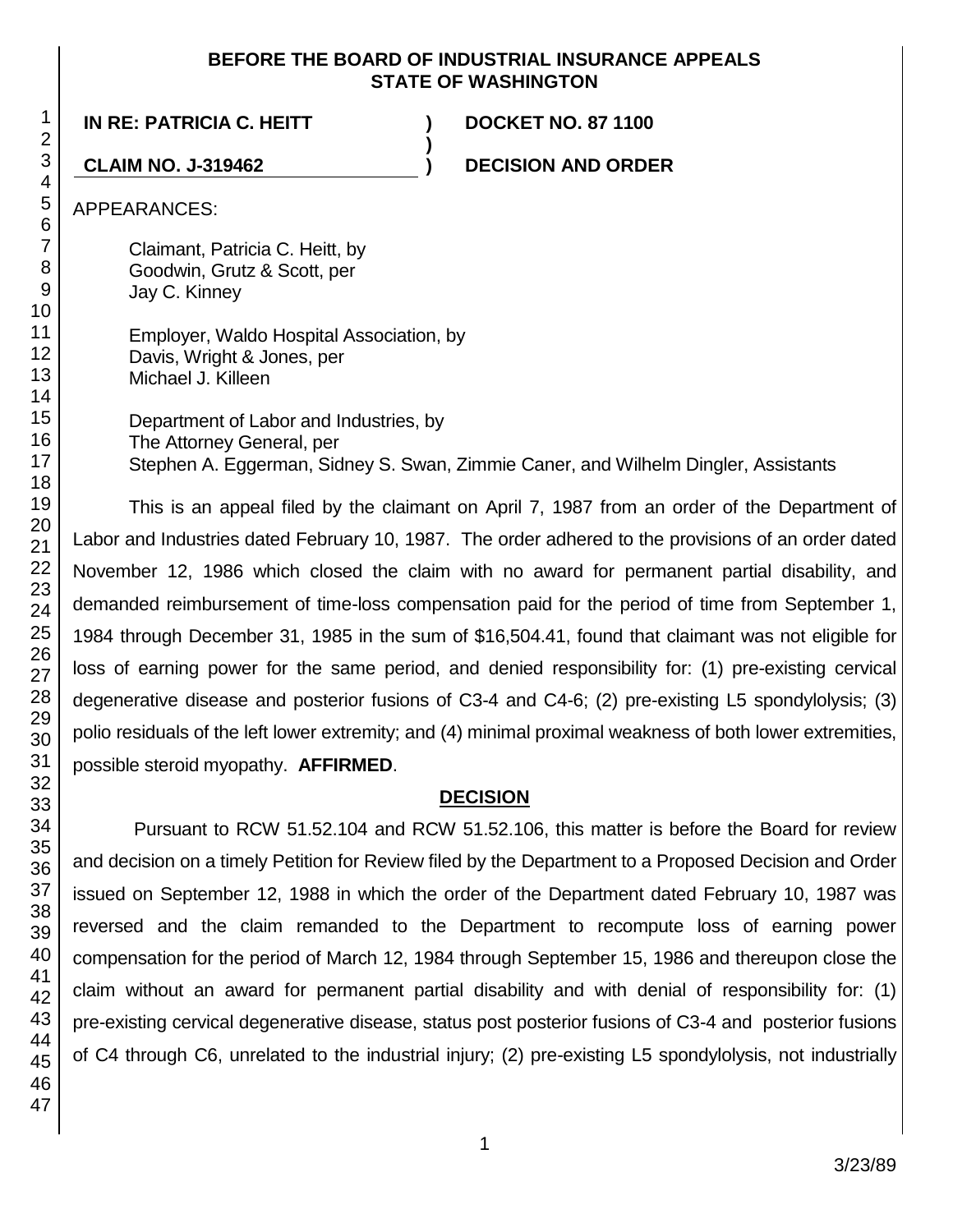related; (3) residual of old polio of left lower extremity, not industrially related; and (4) minimal proximal weakness of both lower extremities, possible mild steroid myopathy, not industrially related.

The issues in this matter were narrowed at a hearing held on March 15, 1988. Any claim to permanent partial disability and any contention that the Department was responsible for any of the conditions segregated by the February 10, 1987 order were abandoned. The remaining issues concern Mrs. Heitt's entitlement to loss of earning power compensation for the period of March 12, 1984 through September 15, 1986 and the effect any entitlement would have on the Department's demand for reimbursement of loss of earning power benefits paid for the period of time from September 1, 1984 through December 31, 1985.

In its Petition for Review the Department contends that Mrs. Heitt has not proven her entitlement to loss of earning power benefits for the period of March 12, 1984 through September 15, 1986. From our review of the record we are compelled to agree with the Department and therefore it was error for the Proposed Decision and Order to remand to the Department with direction to compute loss of earning power benefits.

Loss of earning power is governed by the provisions of RCW 51.32.090(3). To prove entitlement to loss of earning power benefits Mrs. Heitt must present the following: (1) lay or expert testimony establishing pre-injury earning capacity; (2) expert testimony establishing post-injury earning capacity; (3) expert testimony establishing that a reduction, if any, in post-injury earning capacity is causally related to residuals of the industrial injury.

The relevant evidence presented in this appeal establishes that claimant was working as a physical therapist at the time of her industrial injury of July 16, 1983. Mrs. Heitt testified that after her industrial injury she worked in a day care center as a telephone solicitor and as an activity director at a convalescent center. She testified that income from these jobs was substantially less than the \$12.00 an hour she was capable of making as a physical therapist and presented pay stubs supporting this assertion. She admitted, however, that she was unlicensed to work as a physical therapist in the State of Washington. Nancy Leonard, who works as a physical therapist and was a supervisor at Waldo Hospital, where claimant was employed when she suffered her industrial injury, testified that physical therapists in the State of Washington must be licensed.

William Backlund, M.D., an orthopedic surgeon, testified that Mrs. Heitt's industrial injury of July 16, 1983 resulted in a cervical strain superimposed on pre-existing neck problems, posterior fusions of C3 to C6 and marked degenerative changes at C6 through C7. He had examined or treated claimant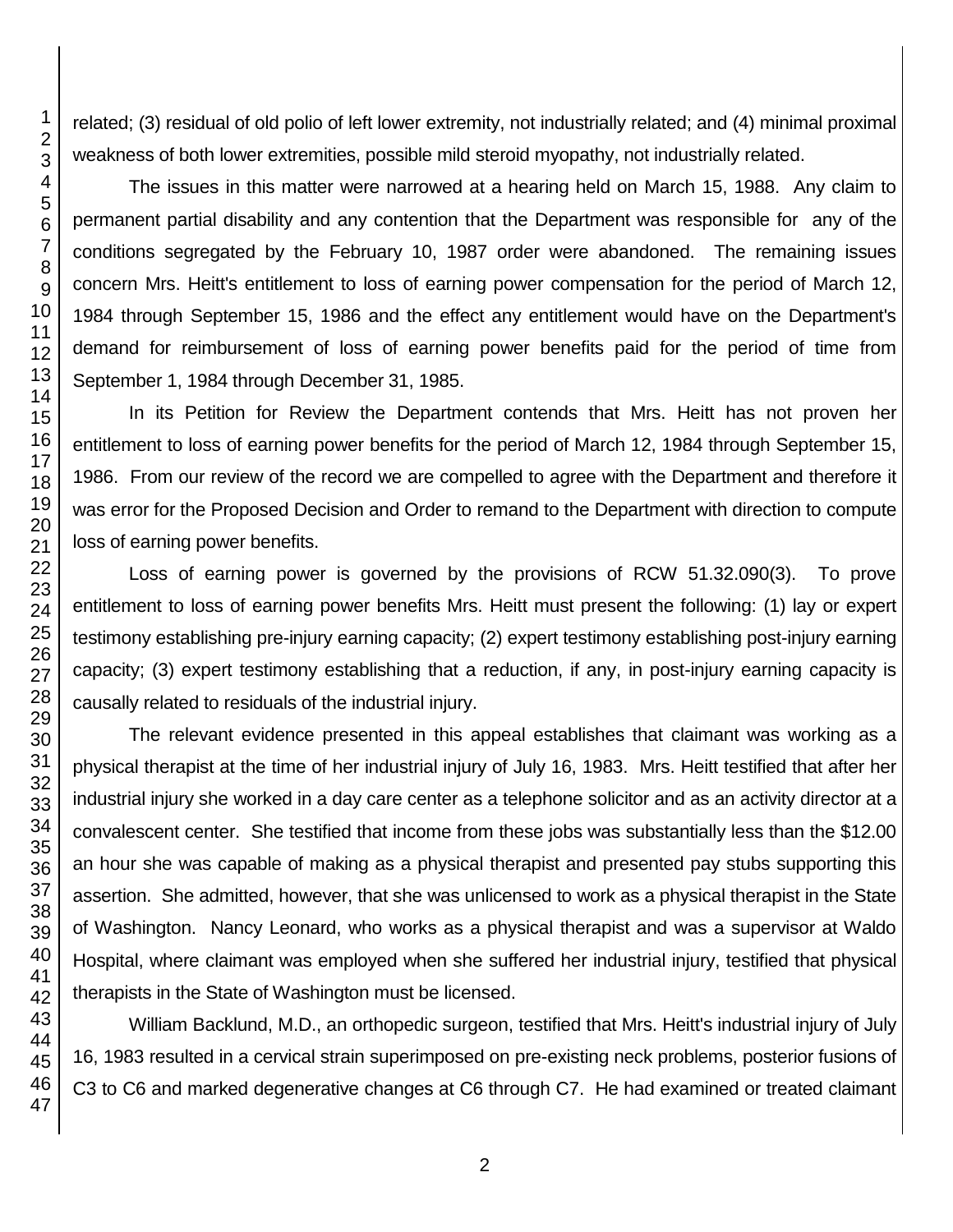on September 14, 1983, September 28, 1983, October 17, 1983, November 7, 1983, December 14, 1983, January 25, 1984, June 4, 1985, and May 21, 1986. He considered Mrs. Heitt's industrially related condition medically fixed as of the June 4, 1985 visit. In his opinion claimant could no longer return to work as a physical therapist "as he understood it", though he admitted he didn't understand the specifics of the physical therapy job that Mrs. Heitt had held with Waldo Hospital.

The claimant called Peggy McGuire, a vocational counselor, to testify. Her testimony was extremely limited, focusing on the level of compensation for physical therapists and assistant physical therapists in the State of Washington from 1984 on, relying primarily on the Washington State Physical Therapy Association salary survey. She indicated that she didn't ascertain claimant's pre- and post-injury restrictions or physical limitations and gave no testimony as to claimant's pre- or post-injury earning capacity.

Thus, claimant has not proven her entitlement to loss of earning power compensation. Mrs. Heitt has merely proven the amount of income she was receiving at the time of her injury as a result of her part- time physical therapist's job and the income she received from work performed post-industrial injury. Although her showing of reduced income may be evidence of reduced earning power, she has not proven that the reduced income is due to physical restrictions imposed by the industrial injury. The testimony of Dr. Backlund that she could not return to her former position as a therapist is insufficient to establish that she suffered a loss of earning power due to the industrial injury. There must be a causal relationship established between the reduced income and her industrial injury. This is accomplished through expert testimony which demonstrates reduced earning power due to disability causally related to the industrial injury. This critical link was never established in this appeal. Merely establishing that Mrs. Heitt could not go back to her position as a physical therapist is insufficient, especially in this case where it has been indicated that it would be impossible for her to return to that job because she is not licensed to work as a physical therapist in the State of Washington. In light of that evidence it cannot be said that "but for" her industrial injury and the residuals therefrom she is unable to return to her former employment as a physical therapist. For all these reasons we are unconvinced that Mrs. Heitt, suffering from a cervical strain now resolved, resulting in no permanent partial disability and presenting no evidence of ongoing treatment for the strain during the relevant period of March 12, 1984 through September 15, 1986, has established the reduced earning power necessary to prove her entitlement to loss of earning power compensation.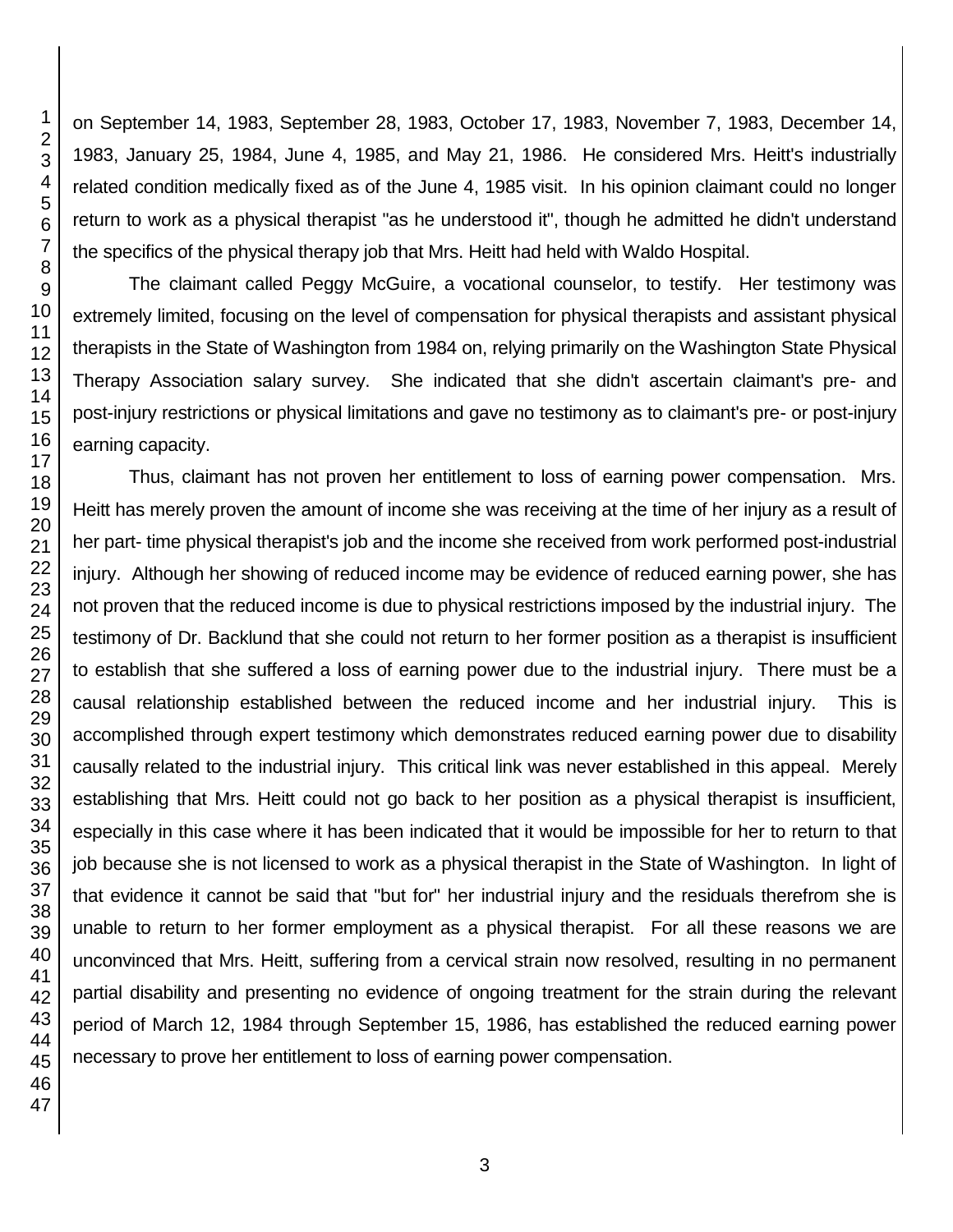Finally, the Department also contends that the Proposed Decision and Order was incorrect in finding June 4, 1985 as the date that Mrs. Heitt was medically fixed. The Department contends that it was also an error to establish November 12, 1986 as the date Mrs. Heitt's cervical condition was legally fixed, pursuant to the authority of Hunter v. Department of Labor and Industries, 43 Wn.2d 696 (1953) and In re Valerie Sampson, Dckt. No. 86 1212 (October 16, 1987). The Department contends that the distinctions between medical and legal fixity are not applicable in this case because it would have been impossible for legal fixity to occur until September 30, 1987, and therefore the date of legal fixity must be the date that medical fixity is established.

In a prior appeal in Docket No. 69,430 the Board issued a Decision and Order allowing this claim on April 24, 1986. The employer appealed to superior court. At the hearing held in the instant appeal on March 15, 1988, the parties noted that the prior appeal had been settled but gave no date. The Petition for Review asserts that September 30, 1987 is the date that the superior court appeal was finally disposed of. The record before us contains no actual indication that this was indeed the date the superior court agreement was entered. Regardless, the superior court appeal is not a bar to establishing a date of legal fixity as being other than the date of medical fixity.

We note that legal fixity occurred on November 12, 1986 when the Department first issued an order closing the claim. Even though acceptance of the claim had not been finally adjudicated by the superior court, once the Board had issued its Decision and Order on April 24, 1986, allowing the claim, the Department had jurisdiction to administer all other aspects of the claim, which would include issuing an order finding claimant's condition fixed and closing the claim. Therefore for the reasons set forth in Hunter and In re Douglas Weston, BIIA Dec., 86 1645 (1987), claimant's condition was legally fixed on November 12, 1986, the date the Department first issued an order classifying Mrs. Heitt's condition as fixed and permanent. The appeal to superior court did not act as a stay and did not prevent the Department from issuing an order establishing legal fixity. RCW 51.52.110. The Department contends that legal fixity also could not have occurred because the Department orders were protested by the claimant. However, this Board has ruled that a protest of an order does not automatically extend the period during which a claimant would be entitled to loss of earning power benefits. In re Douglas Weston. Therefore Mrs. Heitt's protest of the November 12, 1986 order does not alter the effect of that order on the determination of legal fixity.

From our review of the record the Department order appealed from is correct and must be affirmed.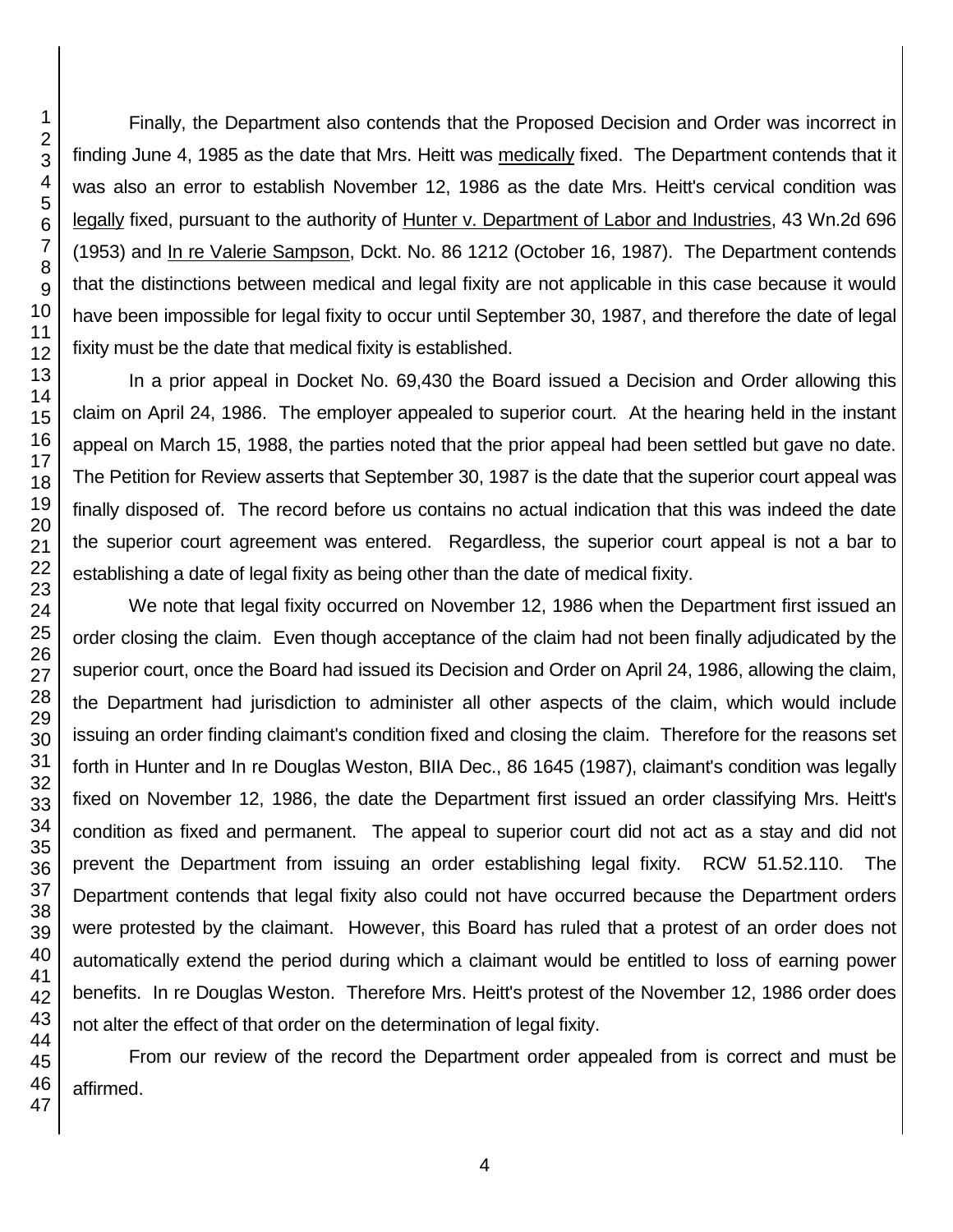### **FINDINGS OF FACT**

1. On September 22, 1983 the Department of Labor and Industries received a report of accident indicating that the claimant, Patricia C. Heitt, had sustained an injury on July 16, 1983 while in the employ of Waldo General Hospital. On March 26, 1984 the Department issued an order rejecting the claim on the basis that claimant's condition was not the result of the injury alleged and that the condition pre-existed the alleged injury and was not related thereto. On May 21, 1984 the Department received a protest and request for reconsideration filed on behalf of the claimant. On June 6, 1984 the Department issued an order holding the order dated March 26, 1984 in abeyance. On October 26, 1984 the Department issued an appealable only order adhering to the provisions of the prior order dated March 26, 1984. On December 21, 1984 claimant filed a notice of appeal to the Board of Industrial Insurance Appeals from the order dated October 26, 1984. On January 9, 1985 the Board issued an order granting the appeal, assigning it Docket No. 69,430, and ordering that proceedings be held in the matter.

On October 29, 1985 a Proposed Decision and Order was issued which affirmed the Department order rejecting the claim. A timely Petition for Review was filed by the claimant and on December 23, 1985, the Board issued an order granting the petition. On April 24, 1986 the Board issued a Decision and Order finding that the claimant had sustained an industrial injury within the meaning of RCW 51.08.100 on July 16, 1983, that the Department order dated October 26, 1984 was incorrect and should be reversed and the claim remanded to the Department of Labor and Industries with direction to allow the claim and take such further action as was indicated by the law and the facts. On May 29, 1986 a notice of appeal was filed in superior court by the employer from the Decision and Order of the Board. The appeal was subsequently settled by agreement of the parties.

On June 18, 1986 the Department issued an order pursuant to the Decision and Order of the Board that the order of October 26, 1984 be reversed, and that the claim for injury sustained on July 16, 1983 be allowed as an industrial injury, and claimant be entitled to medical aid and compensation as may be indicated in accordance with the industrial insurance laws.

On July 29, 1986, the Department issued three orders paying loss of earning power compensation for the period of September 1, 1984 through December 31, 1985. On September 5, 1986 the Department received a protest and request for reconsideration filed on behalf of the claimant requesting loss of earning power compensation for the period March 1984 through September 1, 1984 and from January 1, 1986 through the date of the protest. On August 25, 1986 the Department received a protest and request for reconsideration filed on behalf of the employer, Waldo General Hospital from the three Department orders of July 29, 1986.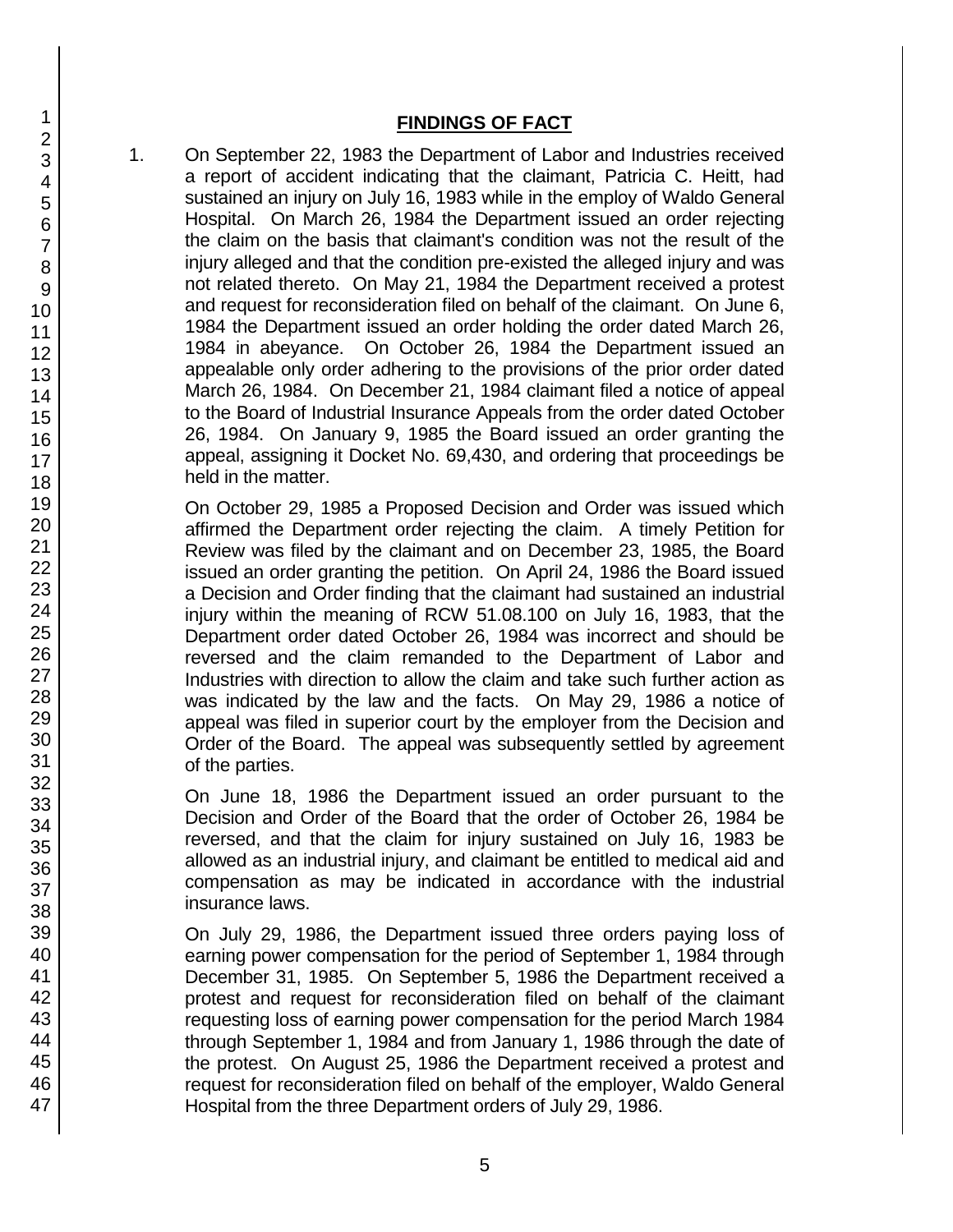On September 15, 1986 the Department issued an order correcting and superseding the Department orders dated July 29, 1986, stating that subsequent information disclosed the claimant was not eligible for loss of earning power compensation, therefore constituting an overpayment from September 1, 1984 through December 31, 1985 in the amount of \$16,504.41; ordering that claimant refund the overpayment in that amount; and that the claim remain open for authorized treatment and such further action as may be indicated. The Department order dated September 15, 1986 was not communicated to nor received by the claimant or her attorney.

On November 12, 1986, the Department issued an order stating that whereas claimant had received compensation from September 1, 1984 through December 31,1985 in the sum of \$16,504.41 by orders dated July 29, 1986, subsequent information disclosed that claimant was not eligible for loss of earning power compensation constituting an overpayment during the period in the sum of \$16,504.41, and whereas medical opinion disclosed further treatment was not indicated and that the claimant's condition was fixed and stable and that there was no permanent partial disability attributable to the injury, it was ordered that the claim be closed as paid to December 31, 1985 without further allowance for time-loss compensation or permanent partial disability and formal demand was made to the claimant for reimbursement to the Department of the sum of \$16,504.41; the Department denied responsibility for: (1) pre-existing cervical degenerative disease, status post posterior fusions of C3-4 (1970) and posterior fusions of C4 through C6 (1973), unrelated to the 1983 industrial injury; (2) pre-existing L5 spondylolysis, not industrially related; (3) residuals of old polio of left lower extremity, not industrially related; and (4) minimal proximal weakness of both lower extremities, possible mild steroid myopathy, not industrially related.

On November 18, 1986 the Department received a protest and request for reconsideration filed on behalf of the claimant from the Department order of November 12, 1986. On December 10, 1986 the Department issued an appealable only order affirming the order dated September 15, 1986. On January 6, 1987 the Department received a protest and request for reconsideration filed on behalf of the claimant of the orders dated September 15, 1986, November 12, 1986 and December 10, 1986. On February 6, 1987 the Department issued an order holding in abeyance the order dated November 12, 1986. On February 9, 1987 the Department issued an order holding in abeyance the order dated December 10, 1986. On February 10, 1987 the Department issued an appealable only order adhering to the provisions of the prior order dated November 12, 1986. On April 7, 1987, claimant filed a notice of appeal with the Board from the order dated February 10, 1987. On April 23, 1987 the Board issued an order granting the appeal, assigning Docket No. 87 1100, and ordering that proceedings be held.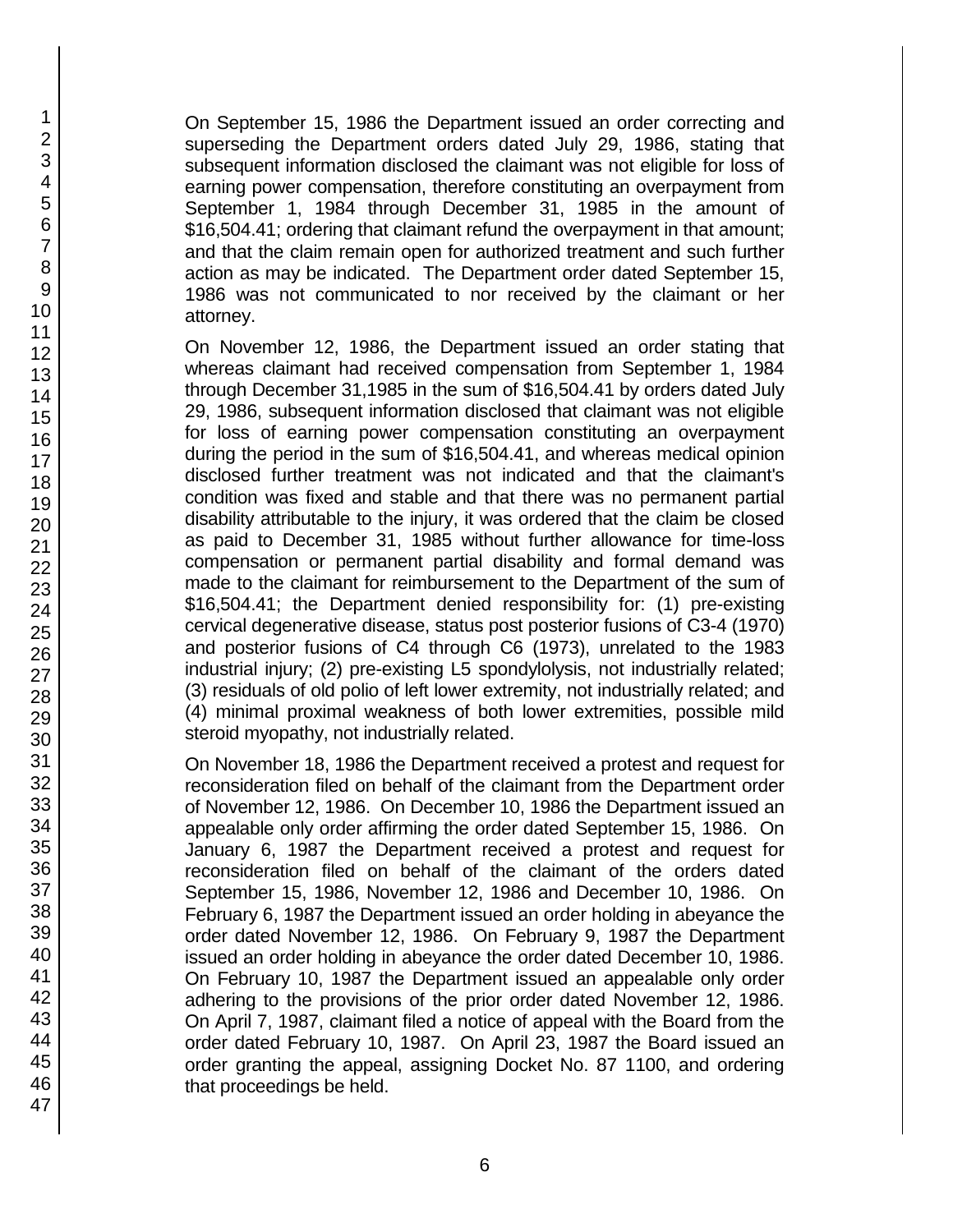- 2. On July 16, 1983 the claimant sustained an industrial injury during the course of her employment with Waldo General Hospital when attempting to help ambulate a 200 pound patient with multiple sclerosis. As the claimant attempted to lift the patient to his feet she experienced a sharp pain in her left abdomen, left lower back, her left calf, and her neck.
- 3. As of February 10, 1987 the claimant sustained a cervical strain superimposed upon pre-existing cervical fusions and pre-existing degenerative changes above and below the fusions and the strain was a proximate result of the industrial injury of July 16, 1983.
- 4. As of June 4, 1985 claimant's condition causally related to the industrial injury was medically fixed and stable, with no further treatment indicated.
- 5. As of February 10, 1987 claimant suffered no permanent disability causally related to her industrial injury of July 16, 1983.
- 6. Claimant suffers from conditions described as follows: (1) pre-existing cervical degenerative disease, and post-operative posterior fusions of C3-C6; (2) pre-existing L5 spondylolysis; (3) residuals of polio of the left lower extremity; and (4) minimal proximal weakness of both extremities with possible mild steroid myopathy. These conditions are not causally related to claimant's industrial injury of July 16, 1983.
- 7. Between March 12, 1984 and September 15, 1986 the claimant's earning power was not impaired due to any residuals causally related to her industrial injury of July 16, 1983.

# **CONCLUSIONS OF LAW**

- 1. The Board of Industrial Insurance Appeals has jurisdiction over the parties and the subject matter of this appeal.
- 2. From November 12, 1986 through and as of February 10, 1987 claimant's condition causally related to her industrial injury of July 16, 1983 was legally fixed and permanent and in need of no further treatment.
- 3. Between March 12, 1984 and September 15, 1986 claimant was not entitled to loss of earning power compensation as provided for in RCW 51.32.090(3).
- 4. The order of the Department of Labor and Industries dated February 10, 1987 which adhered to the provisions of an order dated November 12, 1986 which found an overpayment for time-loss compensation from September 1, 1984 through December 31, 1985 and found that claimant was not eligible for loss of earning power compensation constituting an overpayment in the amount of \$16,504.41 and demanding reimbursement, and denying responsibility for: (1) pre-existing cervical degenerative disease, status post posterior fusions at C3-4 and posterior fusions of C4 through C6, unrelated to the 1983 industrial injury; (2) pre- existing L5 spondylolysis, not industrially related; (3) residuals of old polio of the left lower extremity, not industrially related; and (4) minimal proximal